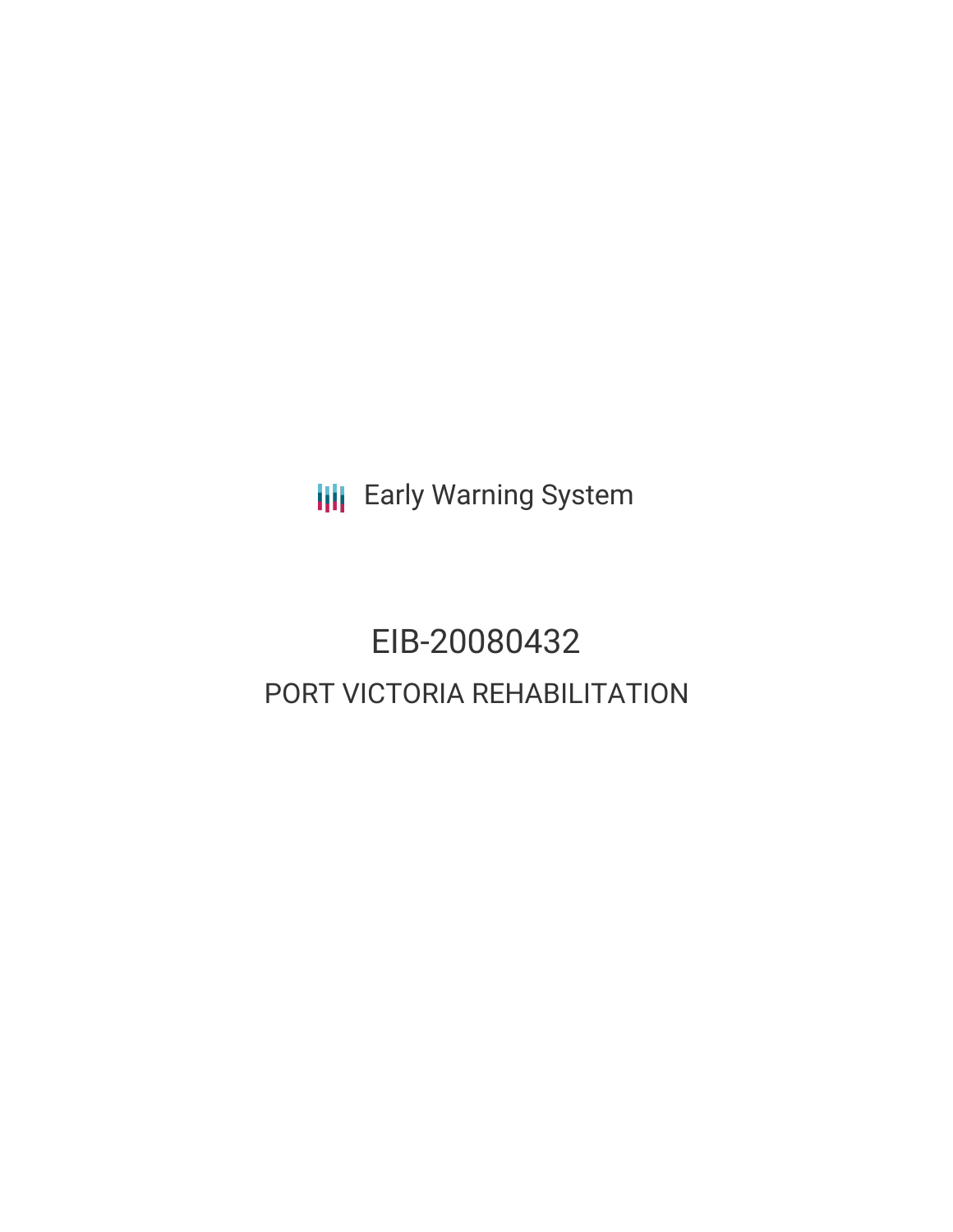

### **Quick Facts**

| <b>Countries</b>               | Seychelles                      |
|--------------------------------|---------------------------------|
| <b>Financial Institutions</b>  | European Investment Bank (EIB)  |
| <b>Status</b>                  | Proposed                        |
| <b>Bank Risk Rating</b>        | U                               |
| <b>Borrower</b>                | Seychelles Port Authority (SPA) |
| <b>Sectors</b>                 | Transport                       |
| <b>Investment Type(s)</b>      | Loan                            |
| <b>Investment Amount (USD)</b> | $$14.14$ million                |
| <b>Loan Amount (USD)</b>       | $$41.25$ million                |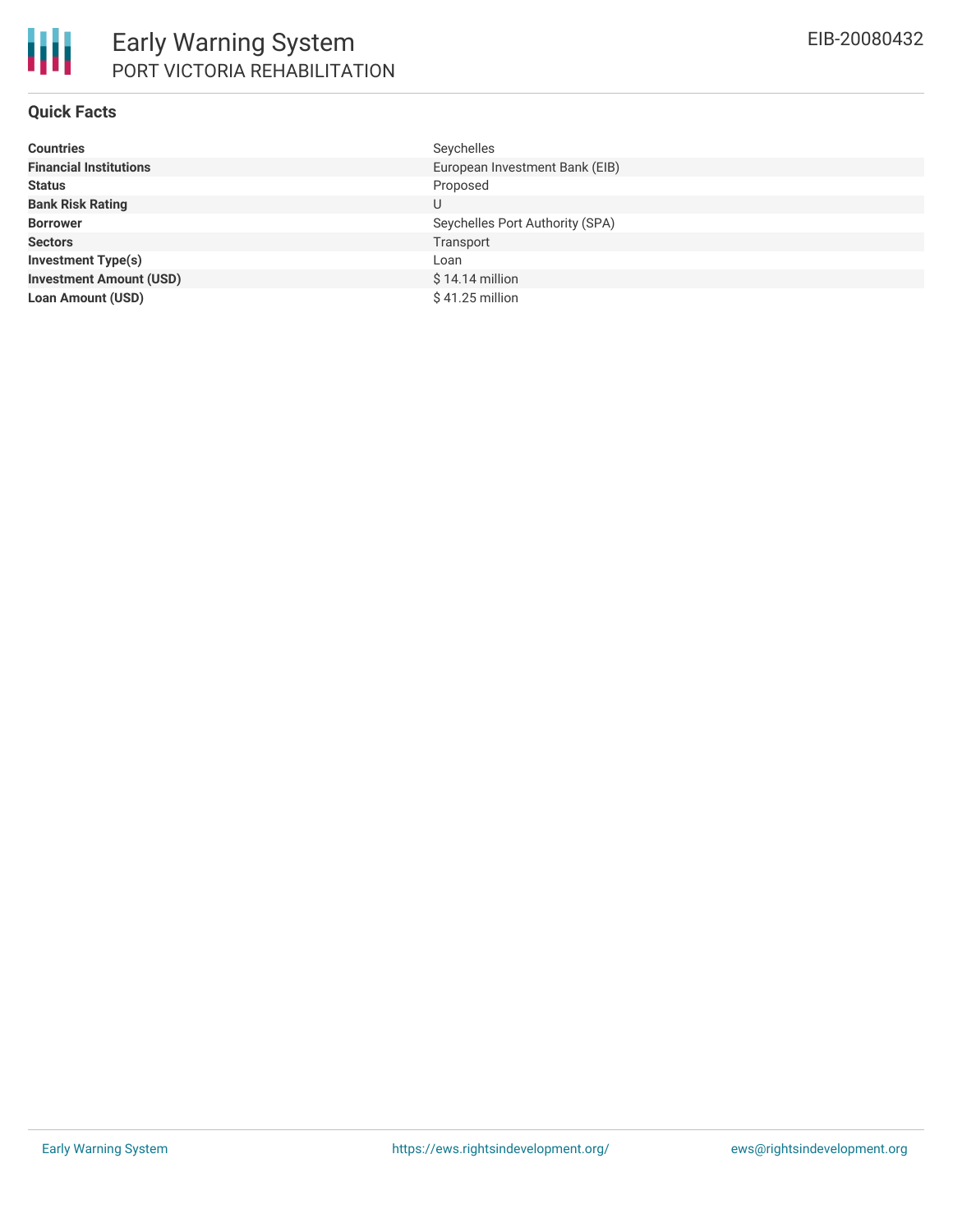

# **Project Description**

The project consists of the rehabilitation and expansion of the commercial port within Port Victoria. This facility is in a state of serious disrepair and has insufficient berthing and yard space to operate efficiently and to meet future needs. The works will include detailed design and construction of a new quay offset from the existing quay, demolition as necessary of the existing quay, extension of the port yard area and dredging.

The expansion of the port is expected to have a substantial impact on Seychelles' economic competitiveness, employment creation, sustainable growth and local trade and industry. The project will also pave the way for future private sector involvement, by providing an adequate and efficient infrastructure.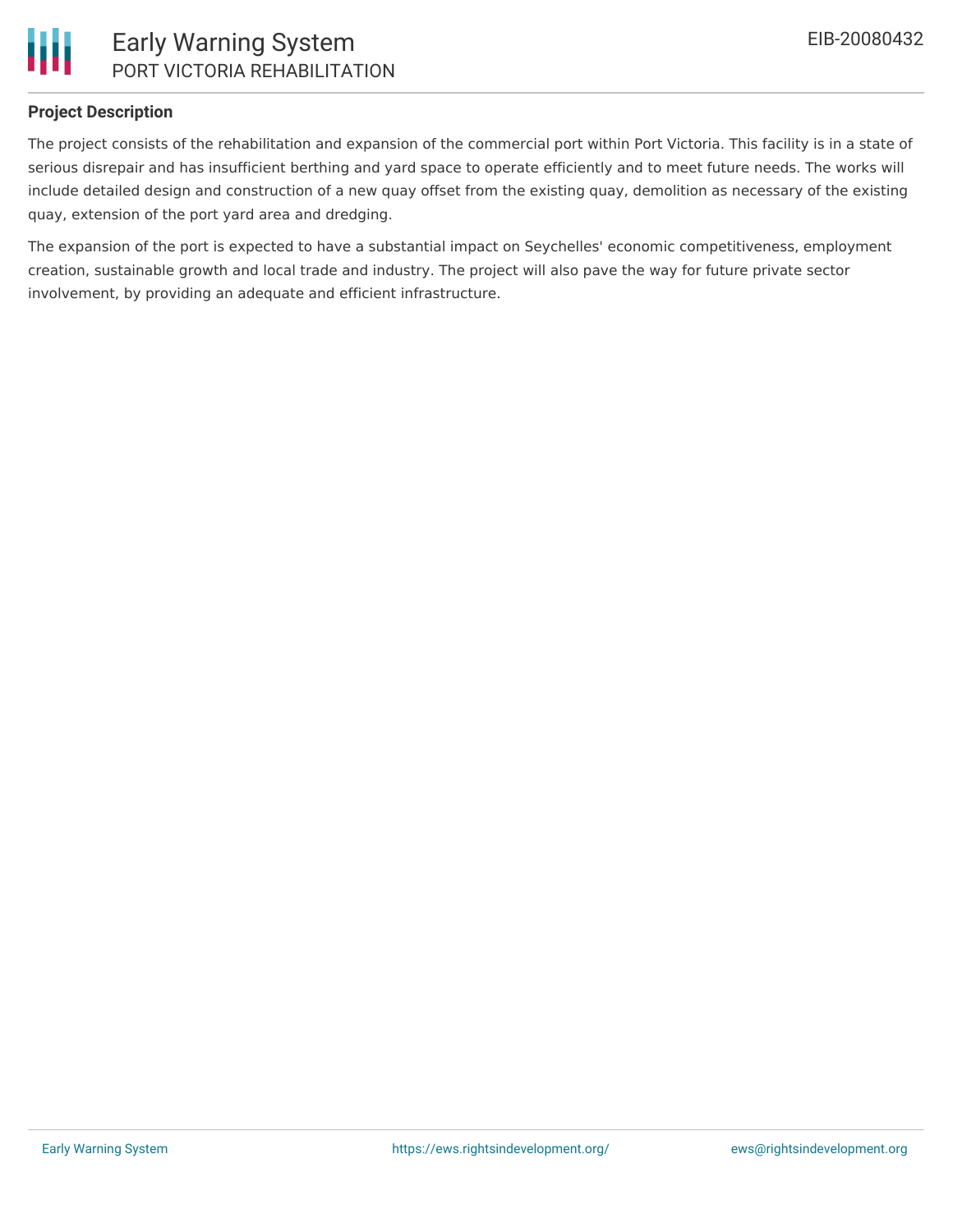

## **Investment Description**

European Investment Bank (EIB)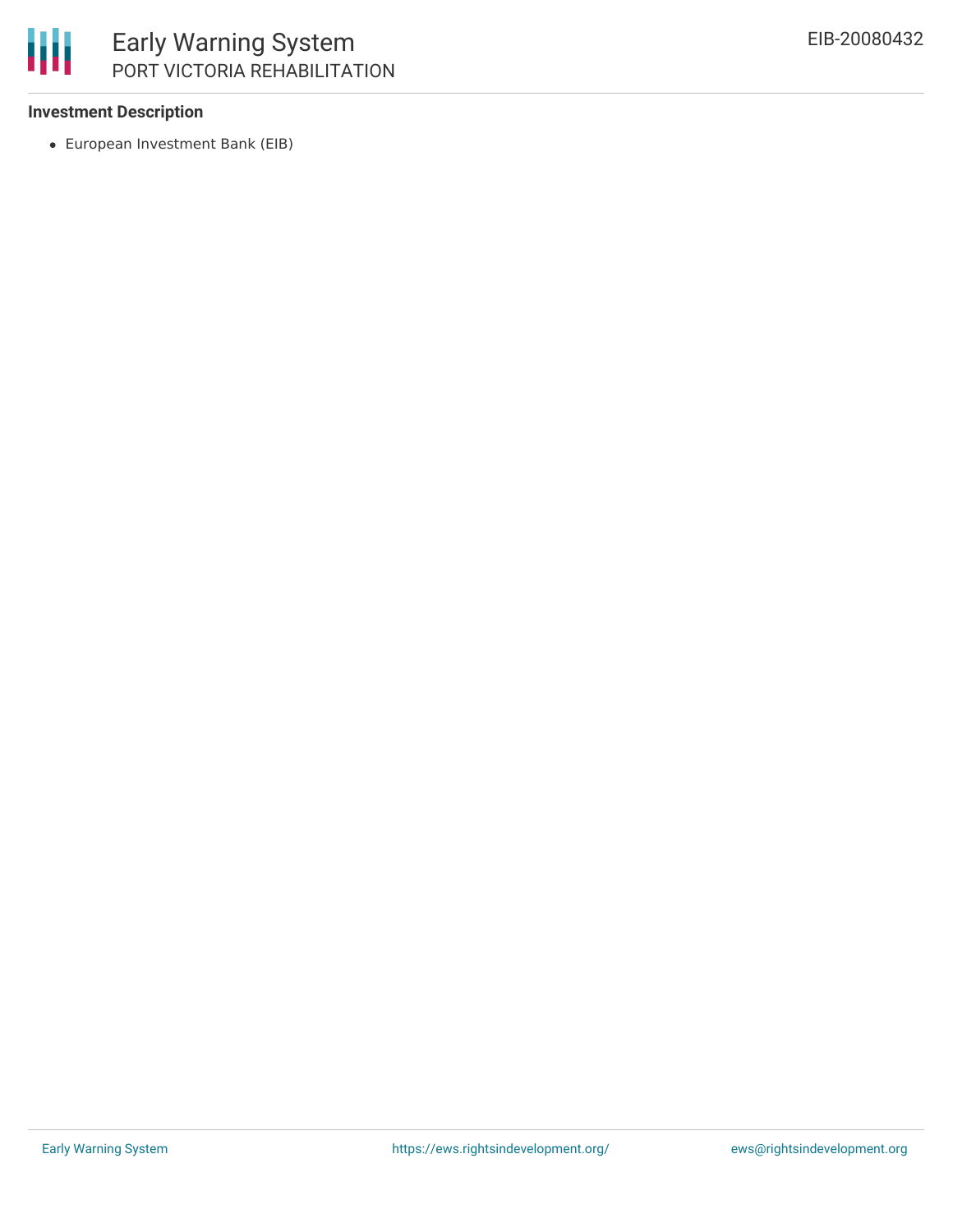### **Contact Information**

#### ACCOUNTABILITY MECHANISM OF EIB

The EIB Complaints Mechanism is designed to facilitate and handle complaints against the EIB by individuals, organizations or corporations affected by EIB activities. When exercising the right to lodge a complaint against the EIB, any member of the public has access to a two-tier procedure, one internal - the Complaints Mechanism Office - and one external - the European Ombudsman. A complaint can be lodged via a written communication addressed to the Secretary General of the EIB, via email to the dedicated email address complaints@eib.org, by completing the online complaint form available at the following address: http://www.eib.org/complaints/form, via fax or delivered directly to the EIB Complaints Mechanism Division, any EIB local representation office or any EIB staff. For further details, check:

http://www.eib.org/attachments/strategies/complaints\_mechanism\_policy\_en.pdf

When dissatisfied with a complaint to the EIB Complaints Mechanism, citizens can then turn towards the European Ombudsman. A memorandum of Understanding has been signed between the EIB and the European Ombudsman establishes that citizens (even outside of the EU if the Ombudsman finds their complaint justified) can turn towards the Ombudsman on issues related to 'maladministration' by the EIB. Note that before going to the Ombudsman, an attempt must be made to resolve the case by contacting the EIB. In addition, the complaint must be made within two years of the date when the facts on which your complaint is based became known to you. You can write to the Ombudsman in any of the languages of the European Union. Additional details, including filing requirements and complaint forms, are available at: http://www.ombudsman.europa.eu/atyourservice/interactiveguide.faces